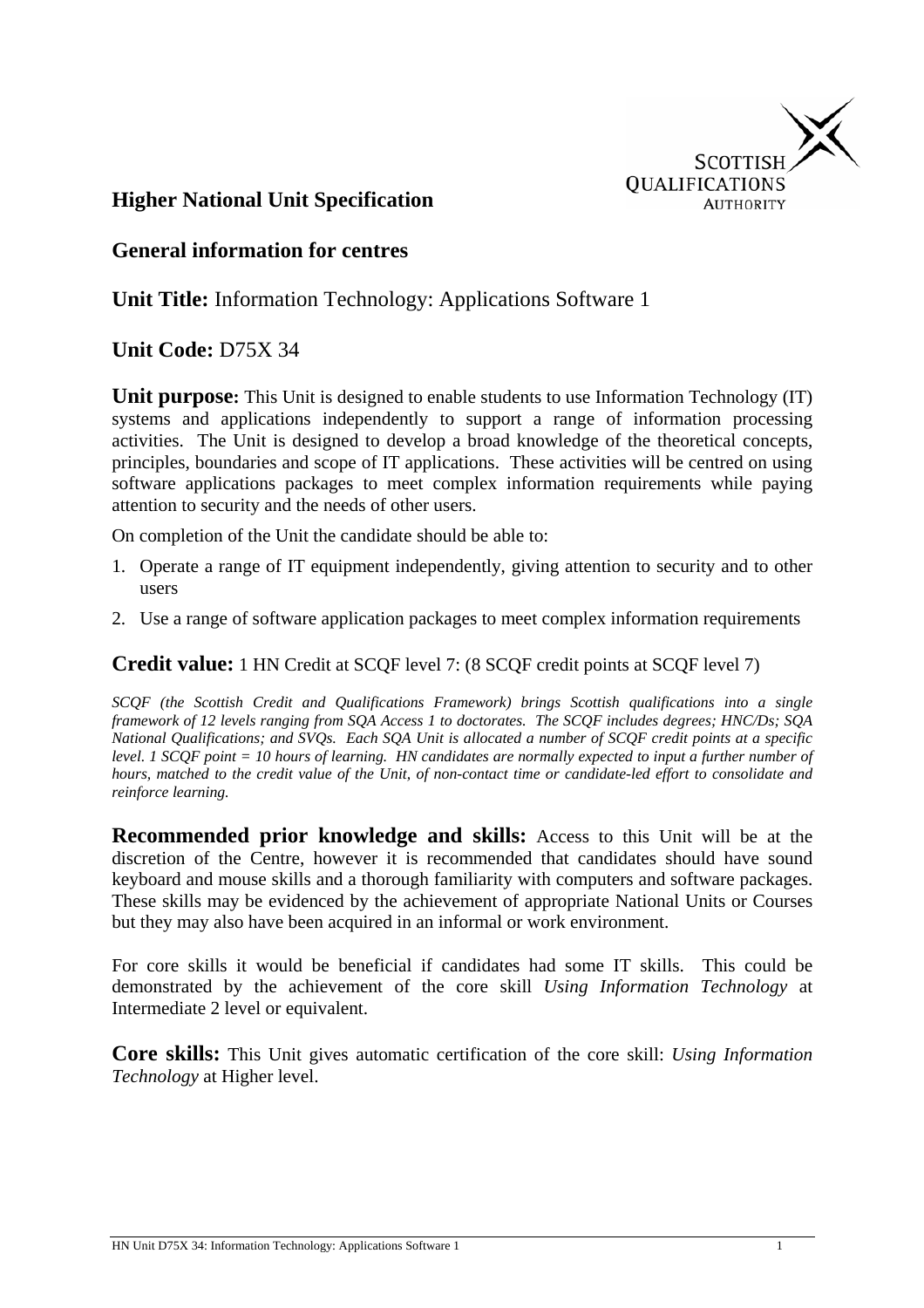## **Higher National Unit specification: General information for centres (cont)**

## **Context for delivery:**

This Unit is included in the framework of a number of HNC and HND group awards. It is recommended that it should be taught and assessed within the particular group award to which it contributes. This Unit may also be delivered and assessed in conjunction with HN Unit D77A 34: *Computer Operating Systems.* 

**Assessment:** This Unit is largely of a practical nature; it lends itself to a single assessment containing a number of tasks in the form of a project or case study. An observation checklist is required for Outcome 1. Candidates will be required to submit evidence in the form of printed documents for both Outcomes 1 and 2. Files should be provided for candidates as appropriate to negate the need for them to enter large amounts of text or data. Candidates are to have access to on-line help, tutorial support and/or supplier's manuals as required.

Since the core skill of *Using Information Technology* at Higher level is embedded in this Unit, it is strongly recommended that you follow the assessment guidelines given. If you wish to use a different assessment model you should seek prior moderation of the assessment instrument(s) you intend to use, to ensure that the core skill is still covered. Please note, candidates must achieve all of the minimum evidence specified for each Outcome, combination of Outcomes or for the Unit as a whole in order to pass the Unit and achieve the core skill.

An Assessment Exemplar has been produced to indicate the national standard of achievement required at SCQF level 7.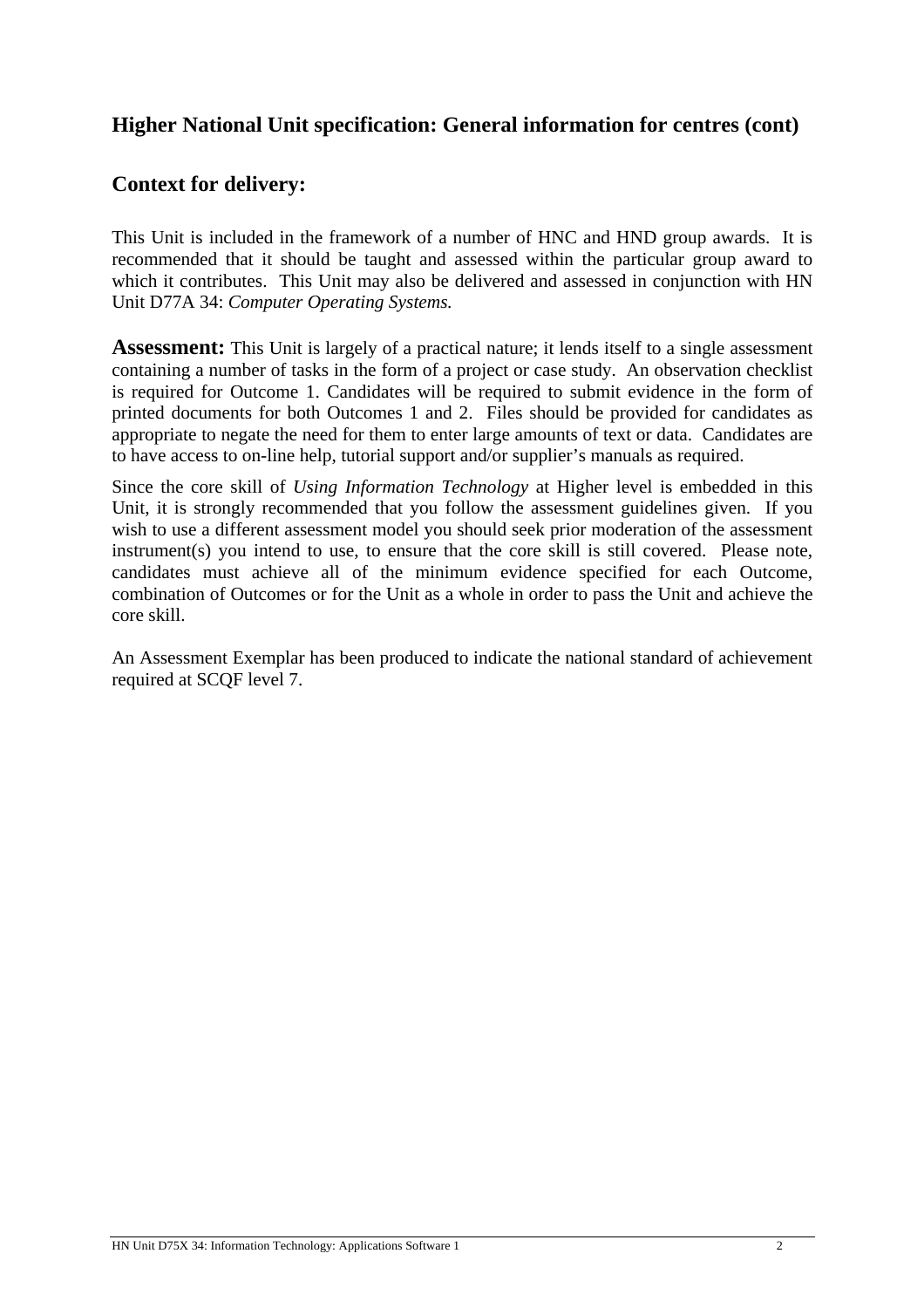# **Higher National Unit specification: statement of standards**

## **Unit title:** Information Technology: Applications Software 1

#### **Unit code:** D75X 34

The sections of the Unit stating the Outcomes, knowledge and/or skills, and evidence requirements are mandatory.

Where evidence for Outcomes is assessed on a sample basis, the whole of the content listed in the knowledge and/or skills section must be taught and available for assessment. Candidates should not know in advance the items on which they will be assessed and different items should be sampled on each assessment occasion.

## **Outcome 1**

Operate a range of IT equipment independently, giving attention to security and to other users

#### **Knowledge and/or skills**

- The different components of a computer system and how to use them, (ie mouse or other pointing device, keyboard, monitor, disk drive, processor, printer, scanner, etc)
- The functions of tools such as file managers, print managers, control panels and how to use these
- The ways in which data can be kept secure, (eg encryption, passwords, back ups, virus protection) and how security procedures can be used to meet the needs of all users of a computer system
- The causes of some common software and hardware problems, (eg cable connections, device settings, software option settings) and what action to take to resolve these

#### **Evidence Requirements**

The candidate will need evidence to demonstrate his/her knowledge and/or skills by showing that, with minimal support from others (but using on-line help or suppliers' manuals), s/he can:

- Use five hardware devices, (eg mouse, keyboard, printer, monitor, disk drive, scanner)
- Start up and close down the operating system
- Open and close software packages
- Locate data and applications
- Use a filing system, (eg to organise folders and sub-directories applying naming conventions)
- Use two tools within the operating system, (eg file managers, print managers and control panels)
- Implement security measures responsibly and with consideration for the needs of other users, (eg passwords, backups, virus protection)
- Resolve one hardware and one software problem, (eg printer off-line, sound not working, too many open programs, system freeze, software option settings, etc).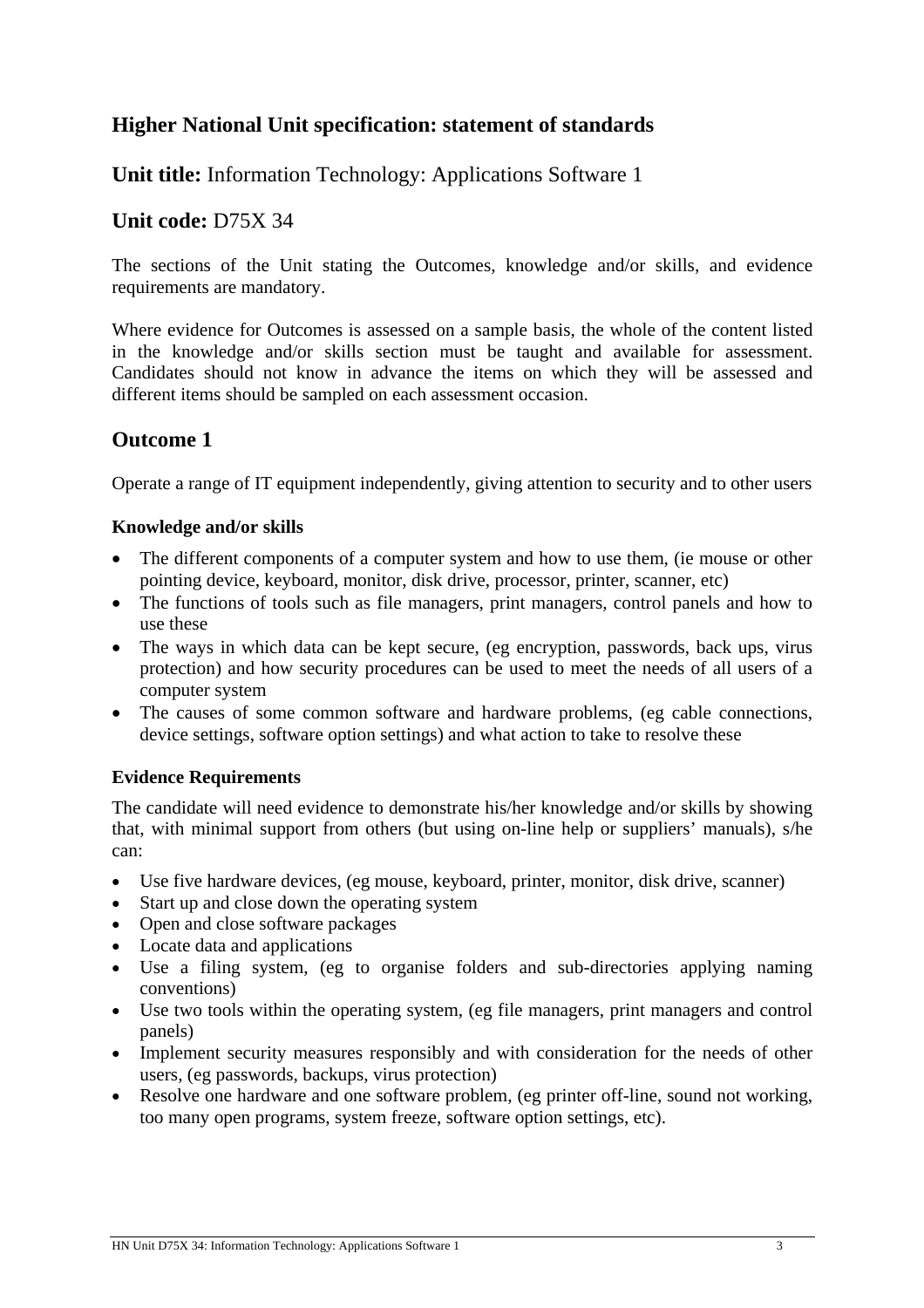# **Higher National Unit specification: statement of standards (cont)**

The evidence for this Outcome should be by submission of an observation checklist covering all the points above. The candidate must also produce printouts to show changes made to his/her filing system and to identify backup files.

#### **Assessment guidelines**

This Outcome may also be assessed in conjunction with the HN Unit D77A 34: *Computer Operating Systems.*

#### **Outcome 2**

Use a range of software application packages to meet complex information requirements

#### **Knowledge/Skills**

- Methods for assessing information requirements and designing solutions using IT
- How to use straightforward and complex features of a range of software application packages (these can be word processing, spreadsheet, database, simulation, graphics, communications, (ie Internet, intranet, email, etc), audio/music, animation, video, multimedia, desktop publishing, data logging and retrieval, control or other packages)
- How to integrate data types within a software application package
- How to integrate information from more than one software application package
- The content and search facilities of a range of computer data sources
- Factors to consider when working out a search strategy when using a computer data source
- How to extract information from a local and a remote computer data source

#### **Evidence Requirements**

The candidate will need evidence to demonstrate his/her knowledge and/or skills by showing that, with minimal support from others (but using on-line help or suppliers' manuals), s/he can:

- Identify the information requirements of users and how these requirements can be met
- Select software applications packages which are appropriate to meet the identified information requirements
- Use four or more software applications packages to process the identified information requirements and which output two or more different data types, (eg text, number, graphics, audio, video) in the form of documents, designs, compositions, models or presentations
- Carry out three searches to extract and present relevant information from suitable local and remote computer data sources. A minimum of two searches must be from remote computer data sources. To do this the candidate will be required to:
	- Plan how to find the information and make decisions about searches taking account of efficiency in terms of time, cost, effective filtering and outcome
	- Extract information, (eg text, number, graphics, audio, video) which matches several search criteria, (eg keywords, fields, file names, screen grabber, digital camera or scanner). Searches must be different from each other, eg searching two different sources, or searching the same source for two different forms of information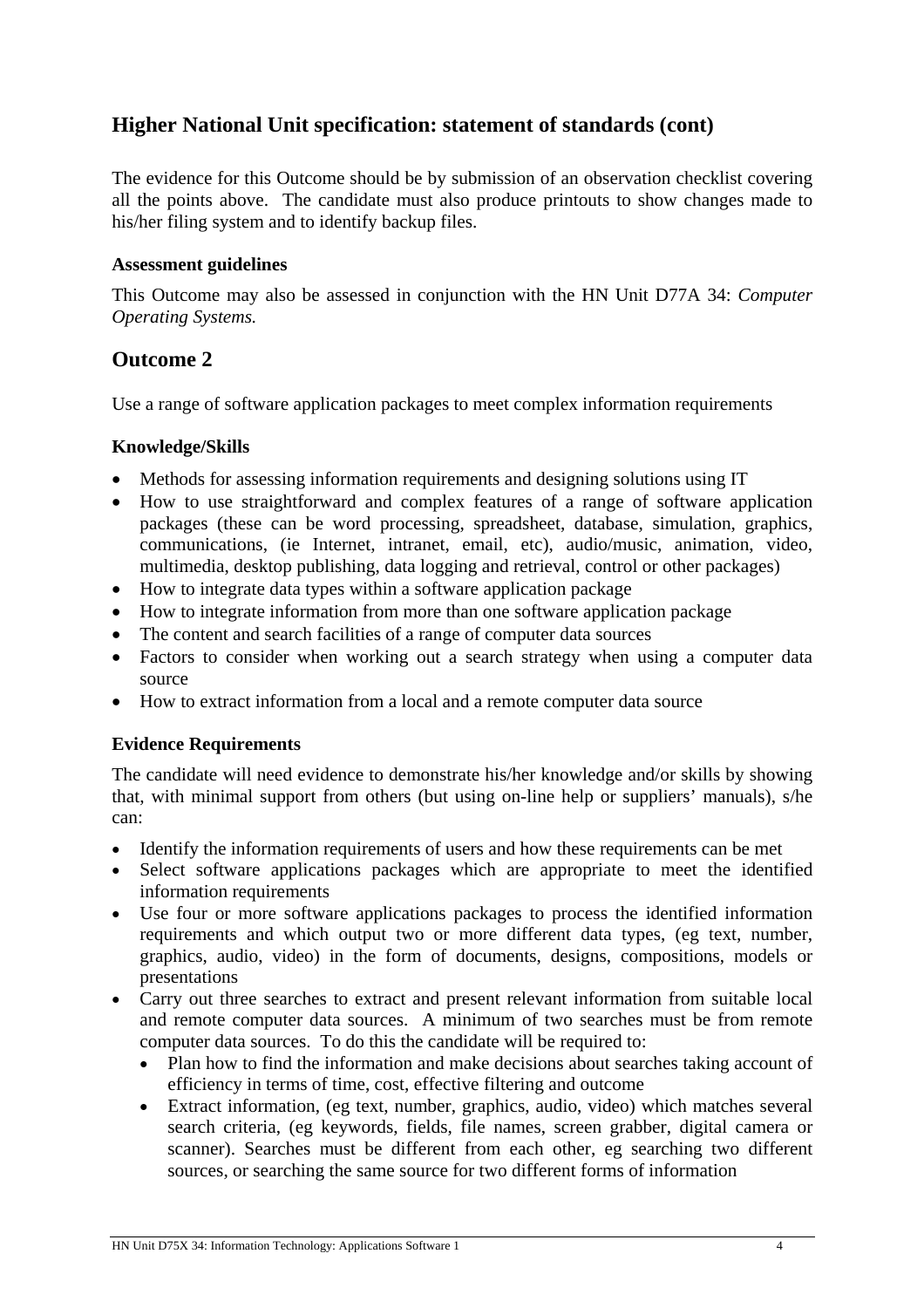# **Higher National Unit specification: statement of standards (cont)**

- Integrate two or more different data types, (eg text, number, graphics, audio, video) from more than two software applications packages into a single product. The product may be in the form of a document, design, composition, model or presentation
- Format the product so that the final output meets the identified information requirements and is clear and helpful to users

The evidence for this Outcome should be in the form of a document, design, composition, model or presentation covering all the evidence requirements shown above.

#### **Assessment Guidelines**

The emphasis in this Outcome should be on producing complex information in a context which is unfamiliar to the candidate. Centres may wish to complete an observation checklist to keep track of the candidate's development in the use of the four chosen software applications packages. The software application packages chosen must be relevant to the vocational area of the group award undertaken by the candidate.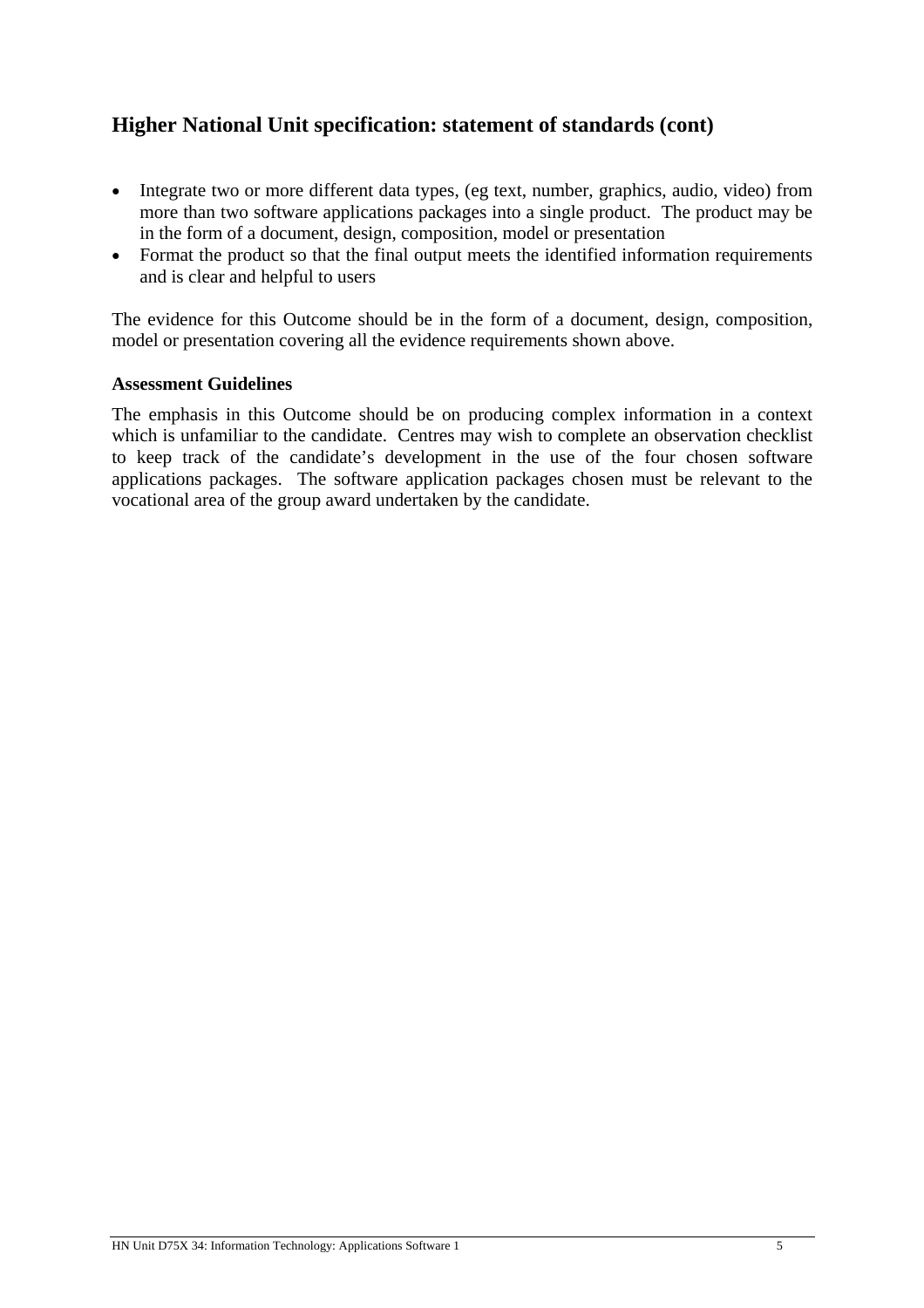## **Administrative Information**

| Unit code:                    | D75X 34                                         |
|-------------------------------|-------------------------------------------------|
| Unit title:                   | Information Technology: Applications Software 1 |
| <b>Superclass category:</b>   | <b>CY</b>                                       |
| Original date of publication: | June 2001                                       |
| <b>Version:</b>               | 02 (April 2007)                                 |
|                               |                                                 |

#### **History of changes:**

| <b>Version</b> | <b>Description of change</b> |         |
|----------------|------------------------------|---------|
| 02             |                              | 27/4/07 |
|                |                              |         |
|                |                              |         |
|                |                              |         |
|                |                              |         |

#### Source: SQA

© Scottish Qualifications Authority 2001, 2007

This publication may be reproduced in whole or in part for educational purposes provided that no profit is derived from reproduction and that, if reproduced in part, the source is acknowledged.

SQA acknowledges the valuable contribution that Scotland's colleges have made to the development of Higher National qualifications.

Additional copies of this Unit specification can be purchased from the Scottish Qualifications Authority. Please contact the Customer Contact Centre for further details, telephone 0845 279 1000.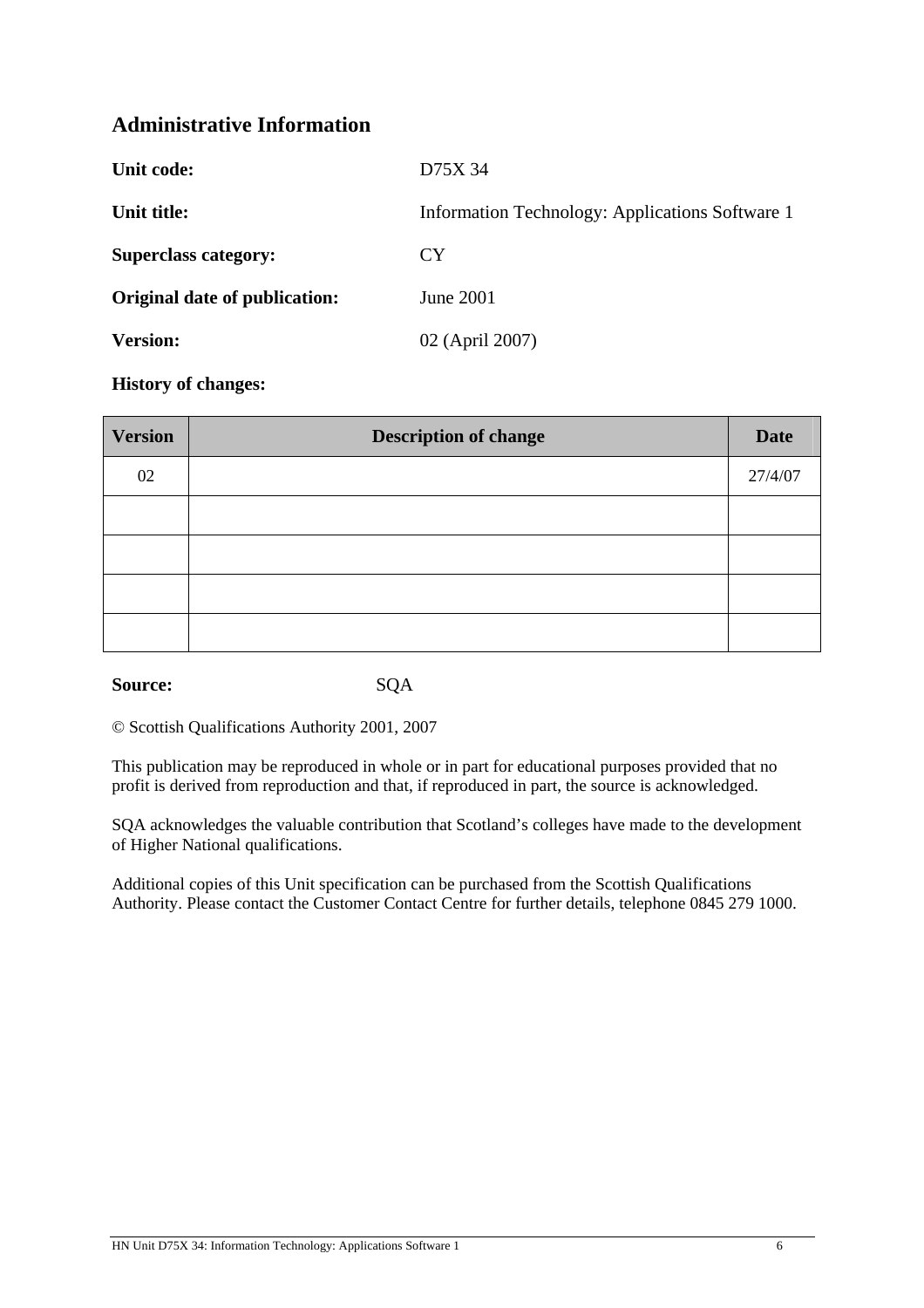## **Higher National Unit Specification: support notes**

**Unit title:** Information Technology: Applications Software 1

This part of the Unit specification is offered as guidance. The support notes are not mandatory.

While the exact time for this Unit is at the discretion of the Centre, the notional design length is 40 hours.

## **Guidance on the content and context for this Unit**

This Unit provides a solid basis on which further IT skills can be built. It will enable candidates to use IT systems with minimal support, paying due regard to security. Electronic data sources are to be used, candidates are expected to achieve effective results when using IT software in an unfamiliar context by using on-line help facilities and suppliers handbooks. Basic configuration and faultfinding skills are to be taught. Files should be provided for candidates as appropriate to negate the need for them to enter large amounts of text or data.

This Unit is very much aimed at enabling candidates to obtain and use data and software applications packages associated with the internet and email, ie electronic communications. Therefore, there should be considerable emphasis placed upon providing access to appropriate data and software associated with electronic communications. Candidates should then be encouraged to learn for themselves the benefits of being able to integrate information from diverse sources and produce documents, designs, compositions, models or presentations of a complex nature.

The Unit can be approached from the standpoint of using information technology to support a range of information processing activities. The candidate should be able to plan for, develop and produce the relevant information requirements of users.

Candidates should achieve the level of competence required of a regular user of IT applications software in a commercial or professional situation. Candidates will require individual access to a personal computer/workstation. It is suggested that, wherever possible, commercially available current versions of industry standard software be used. The component parts of an integrated software package along with its operating environment can be used to achieve all Outcomes. This should not be prohibitive in the case of the centres, but may be an issue if being undertaken in the workplace.

It is generally assumed that the environment for this Unit will be, for example, Microsoft Windows and Office 97/2000 or Lotus, or other vendor equivalents, however, this is not specified and the Outcome requirements are deliberately generic in nature.

Outcome 1 looks at the components of hardware, the functions of operating system tools and how these are used. Data security measures, resolving common hardware and software problems are also pre-eminent. All of the elements should be taught in the context of giving attention to the needs of other users of a computer system.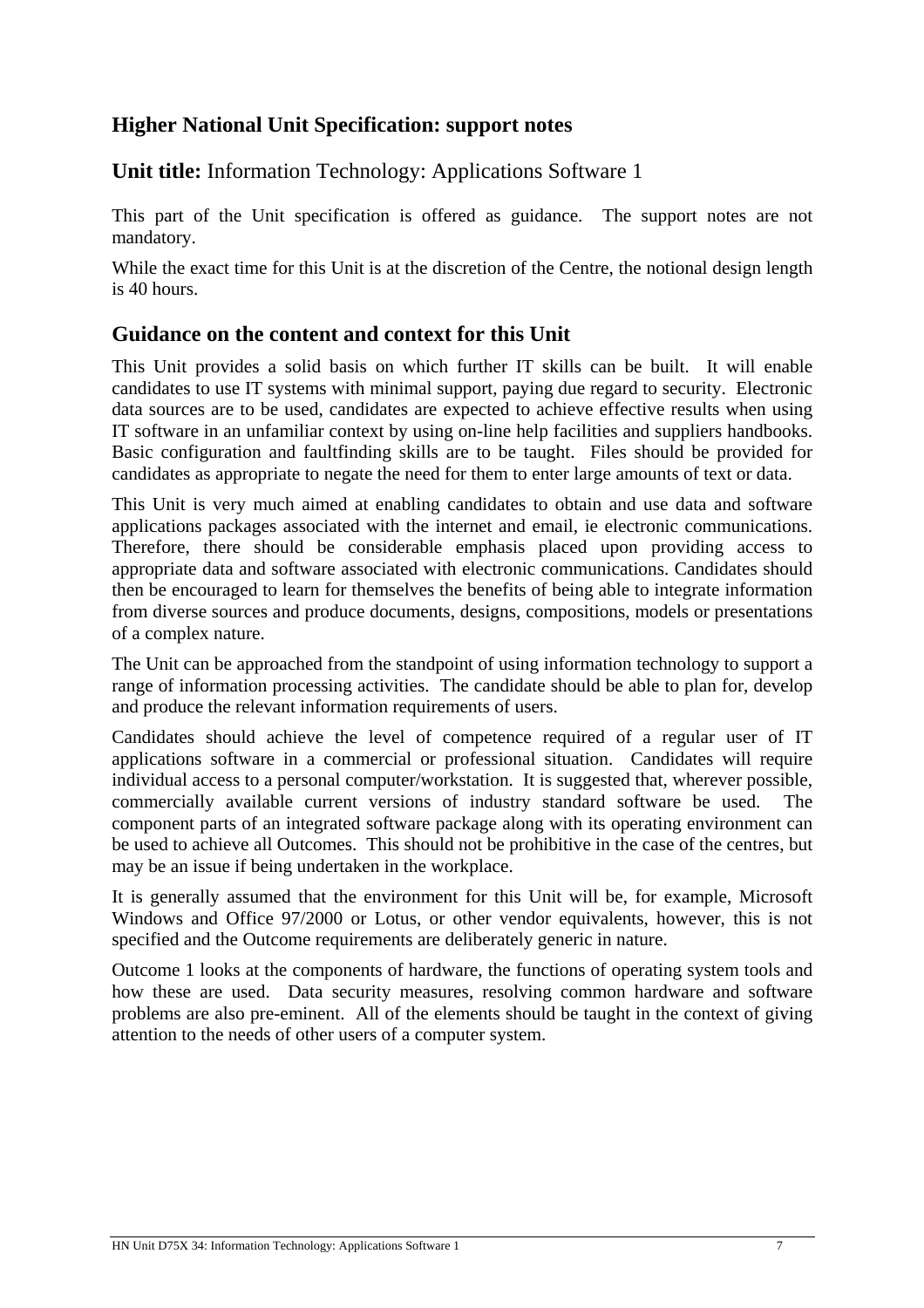## **Higher National Unit Specification: support notes (cont)**

# **Unit title:** Information Technology: Applications Software 1

Outcome 2 looks at using a range of software packages to meet complex information requirements. Centres can choose four or more packages (a minimum of four different packages must be used) from the whole range of applications packages available. The software application packages chosen must be relevant to the vocational area of the group award undertaken by the candidate. The emphasis in this Outcome should be on producing complex information in a context that is unfamiliar to the candidate. Candidates should be able to integrate data types, (eg text, number, graphics, audio, video) into a single product and to format the product so that the final output is clear and helpful to users. Candidates should show that they can plan for the information requirements; select and use software packages appropriate to information requirements; select suitable computer data sources for information and extract suitable information from these computer data sources to meet relevant requirements.

An indication of the range of activities that candidates are expected to be able to carry out when using a variety of software applications packages during the course of this Unit is given below for some of the 'standard' applications that centres may use. This should not be taken to be a 'prescriptive', or indeed, an exhaustive list of requirements but should help to serve as a guide to the level of skills required.

- 1. Selection and use of appropriate software applications packages and electronic data sources from both local and remote computers.
- 2. Selection and use of document layout, page layout and format facilities, eg: views, use of toolbars, rulers, guides, zoom, fonts, bullets and numbering, borders and shading, tabs, case, dropped capitals, columns, themes, backgrounds, styles, frames, colours and lines, alignment, templates, auto-format.
- 3. Use of on-line help and tutorial support facilities.
- 4. File Handling, eg properties, naming conventions, saving, saving for use with web and other applications, retrieving, retrieving from web and other applications, copying, renaming, importing, exporting, emailing, attachments, routing, and faxing.
- 5. Editing, eg undo, repeat, cut, copy, paste, paste special, select all, fill, clear, find, replace, go to, rename, links, and objects.
- 6. Selection and use of insertions, eg headers and footers, page breaks, comments, footnotes, captions, numbering, symbols, date and time, index and tables, bookmarks, pictures, objects, hyperlinks, graphics, movies, sounds, tables, queries, forms and reports, functions, charts, comments, fields, records and files
- 7. Use of 'tools', eg spelling and grammar checker; thesaurus; search and replace; autocorrection; sort; merge; customisation; options; security; protection; macros (simple); online facilities; send and receive; address books, synchronisation, message rules, messenger services, newsgroups and accounts.
- 8. Printing, eg printer selection; printer properties; printer set up, eg paper size, paper type, scaling, orientation, etc; print preview; use of print preview facilities, eg zoom, multiple pages, ruler, scaling, etc.
- 9. Searching should involve several criteria, eg key terms or fields, and requires decisions to be made about an effective strategy for their application, eg with due regard for time, cost, effective filtering and result.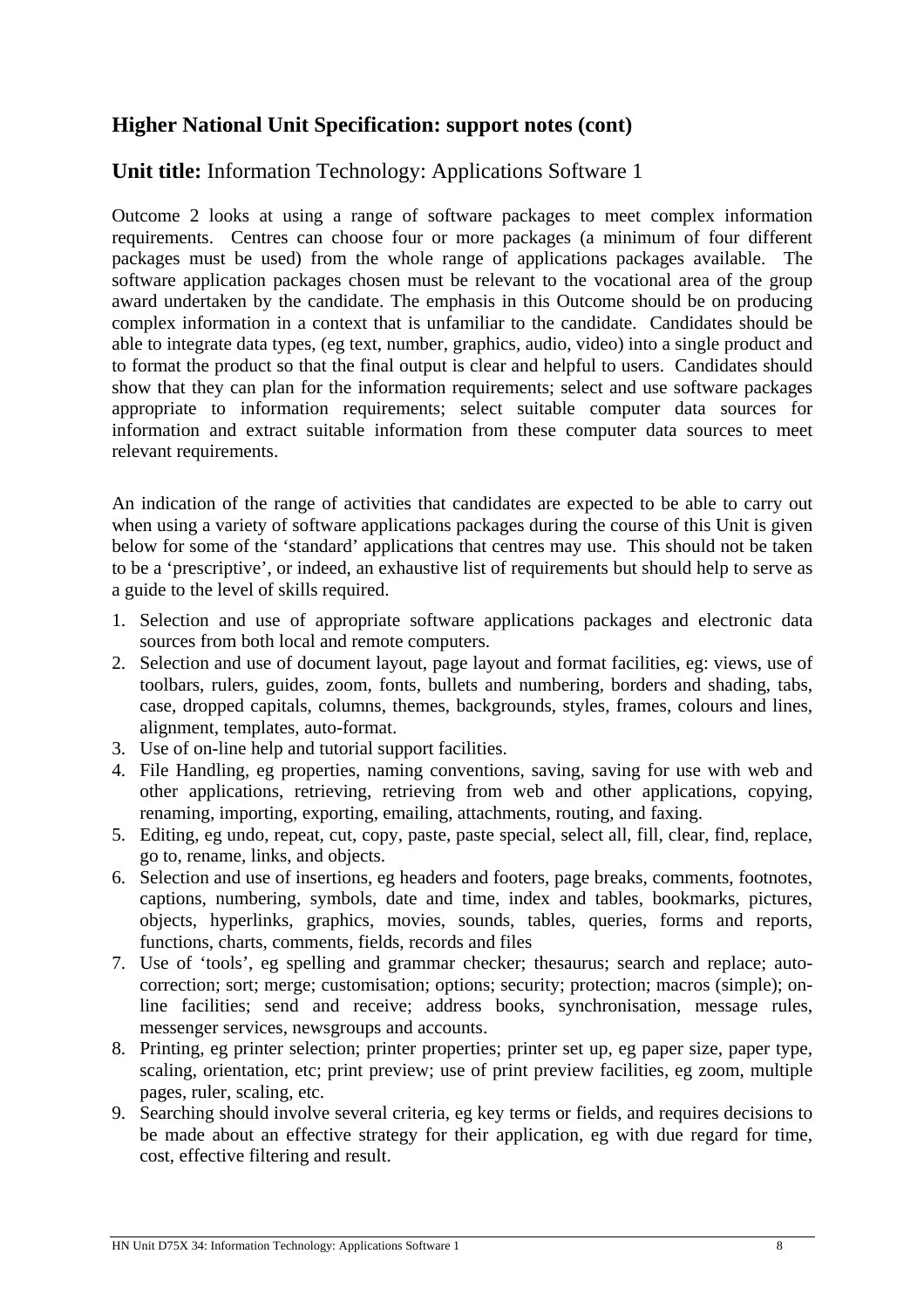## **Higher National Unit Specification: support notes (cont)**

## **Unit title:** Information Technology: Applications Software 1

10. Extracting and presenting relevant information - relevant data may be records in a database, a photographic image, a video or audio clip. Selection/importation may involve tools such as screen grabbers, digital or video cameras and scanners.

This Unit is designed to enable students to use IT systems and applications independently to support a range of information processing activities. The Unit is designed to develop a knowledge of the theoretical concepts, principles, boundaries and scope of IT applications. These activities will be centred on using several software application packages to meet complex information requirements. The Unit will be contextualised for the HNC Computer Games Development course by cross assessing it with part of D76V 35 *Object Oriented Programming*. In that Unit the candidates have to create a technical manual and player guide. This would make for a practical and enjoyable method of candidates achieving Outcome 2 for IT Applications Software 1.

It forms part of the HNC Computer Games Development Group Award and should be delivered within the context of the Group Award.

#### **Instrument of assessment**

There are two Outcomes, both largely of a practical nature.

**Outcome 1**: Prove knowledge and/or skills of; the different components of a computer system, the function of tools such as file manager, print manager and control panel, the ways in which data can be kept secure and the causes of common software and hardware problems and how to resolve them.

**Outcome 2**: Uses a range of software application packages, (at least four) to meet complex information requirements. The candidates will be given a comprehensive checklist of all evidence required to successfully complete this Outcome. They will then have to create a technical manual and player guide indicating on the checklist exactly where each requirement has been met. Given the complexity of the technical manuals and user guides shipped with today's games, this should make for a demanding, but hopefully enjoyable experience.

## **Guidance on the delivery and assessment of this Unit**

This Unit is designed to enable candidates to use IT systems independently to support a range of information processing activities. Early inclusion of this Unit in the group award is preferable as students should then be able to present work for other Units using the skills learned in this Unit.

During the course of the Unit candidates should have several opportunities to develop their practical skills and should then be assessed appropriately.

Assessment should be by one project or case study. Candidates should have access to on-line help, tutorial support and/or suppliers' manuals as required.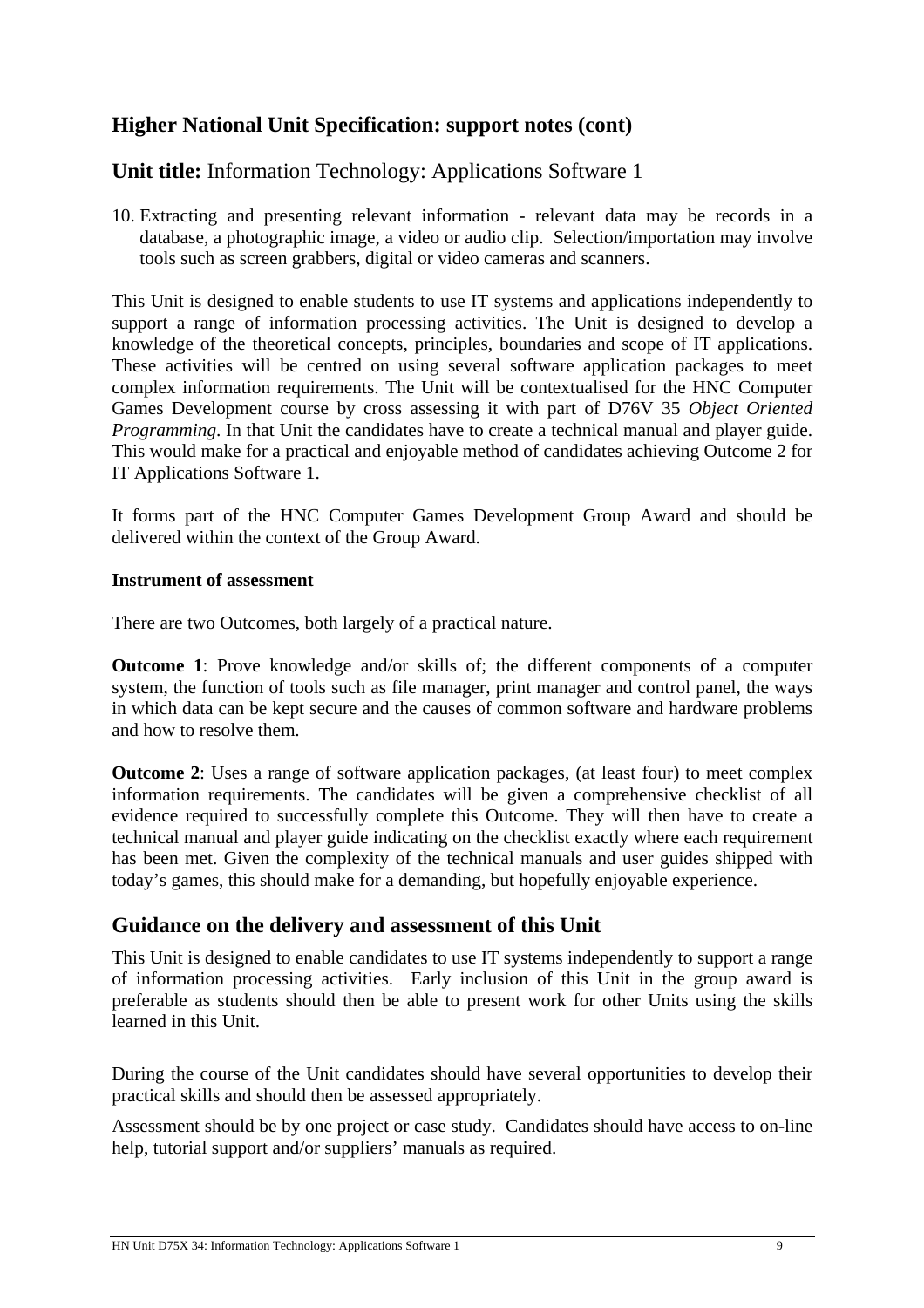# **Higher National Unit Specification: support notes (cont)**

**Unit title:** Information Technology: Applications Software 1

Outcome 1 may be cross assessed/integrated with the HN Unit D77A 34:*Computer Operating Systems*. With this in mind, it may be appropriate to deliver this Unit and HN Unit D77A 34: *Computer Operating Systems* concurrently.

Individual centres will need to plan Outcome 2 to ensure that such resources as the Internet Service Provider, compact discs, available telephone lines, modems, software application packages and operating systems updates are available prior to commencement of the Unit.

If this Unit is being delivered as part of a Professional Development Award which receives endorsement from a vendor such as Microsoft, it must be delivered and evidence generated as detailed in the document *"Approval to certification"* which is associated with that particular vendor and the Professional Development Award.

#### **Links to Vocational Qualifications**

Depending on how this Unit is taught by centres, it is considered possible to cover the knowledge and understanding components for the following VQ Units. These Units may help to serve as a guide to centres as to the level of competence required by candidates.

| <b>VQ</b>           | VQ Unit No. | VQ Element No.  | Outcome in this<br>Unit     |
|---------------------|-------------|-----------------|-----------------------------|
| Using IT Level 3    | 301         | 1, 2 and 3      | 1 & 2                       |
| Using IT Level 3    | 305         | $1, 2, 3$ and 4 |                             |
| Using IT Level 3    | 306         | $1, 2, 3$ and 4 |                             |
| Using IT Level 3    | 311         | 1, 2 and 3      | 2                           |
| Using IT Level 3    | 327         | $1, 2, 3$ and 4 | $\mathcal{D}_{\mathcal{L}}$ |
| Managing IT<br>for  | 336         | 1, 2, 3 and 4   | $\mathcal{D}$               |
| Teleworking Level 3 |             |                 |                             |

## **Open learning**

If this Unit is delivered by open or distance learning methods, additional planning and resources may be required for candidate support, assessment and quality assurance.

A combination of new and traditional authentication tools may have to be devised for assessment and re-assessment purposes. For further information and advice, please see *Assessment and Quality Assurance for Open and Distance Learning (SQA, February 2001* publication code A1030).

## **Candidates with disabilities and/or additional support needs**

The additional support needs of individual candidates should be taken into account when planning learning experiences, selecting assessment instruments, or considering alternative Outcomes for Units. Further advice can be found in the SQA document *Guidance on Assessment Arrangements for Candidates with Disabilities and/or Additional Support Needs* **(www.sqa.org.uk)**.